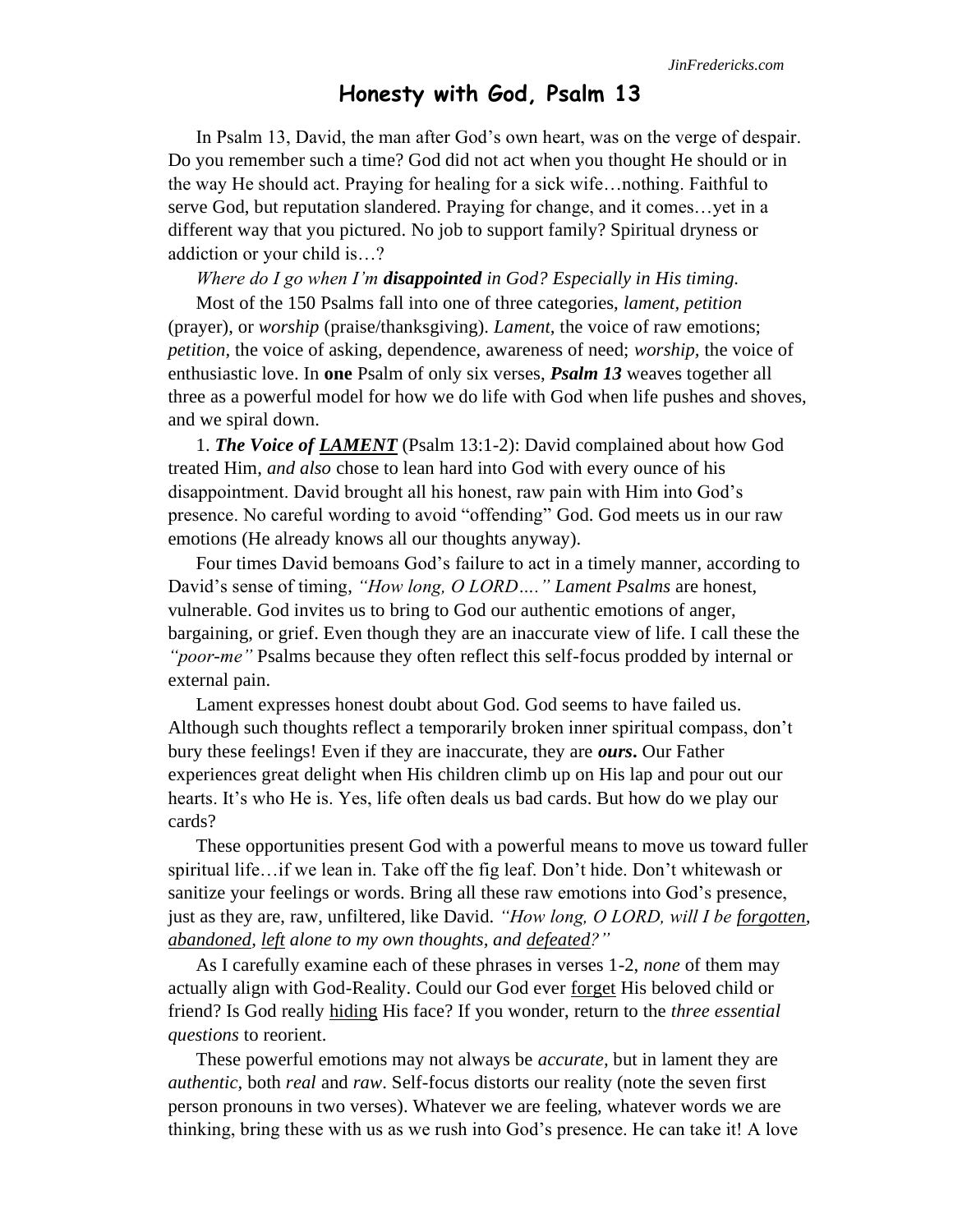relation only thrives in emotional honesty. God is not fragile! And He loves us unconditionally.

2. *The Voice of PETITION* (Psalm 13:3-4): We also cannot settle in *lament*, drinking our bitter dregs at our private pity-party. We must rush to God with our desires, or we take on a victim mentality. God is *good*, always for us, able to act in *this* horrific circumstance for our highest and best. God does good…always… because He **is** good. Yes, this leaves us with mystery and confusion…and doubt when we insist on our own spin.

## *What boldness in this God-seeker!*

*"Look." "Answer." "Give light."* All are commands to our sovereign Lord. *How come?* 

God slipped His wedding ring on our finger. Petitions are pleas asking for what we need, and what only our Groom can supply. God's answers transform our *mind.*  God delights to give us good things (James 1:17). It's who He is. As I ask, He either answers or my verbalizing often brings me light, so I adjust my focus. At its essence, prayer of petition is like a child rushing into a good father's presence and asking. It's basic language, never requiring flowery words. God insists that we ask Him, or the powerful pull of pain will pull us back to lament (3b-4). David makes three requests in prayer.

- *"Look!"* Nothing is more crucial when we struggle than to know that are caring Father sees. Our struggles are not hidden I darkness. He never turns His back on us. An instant never exists when His eyes are not on us.
- *"Answer!"* My mind seeks answers, and I only have one Source for accurate perspective, the Lord Himself.
- *"Give light!"* When I struggle, I feel the darkness closing in, unable to find a pathway out. I desperately need God to shine the light of His love on my circumstances so I can follow the light out. When I experience a cave-in and all is dark, the way out is to *"follow the light."* Find that crack of light and move towards the opening.

Did you notice what's happening with David? David leaned hard into God with His doubts and pain. Then he leaned hard into God with his perceived needs. Yet again he chooses to lean in hard to God.

3. *The Voice of PRAISE* (Psalm 13:3-4): David leans in close, face to face with the living God with the ringing enthusiasm of worship. Trust. Unfailing love. Rejoicing. Singing because the Lord has been *"good to me."* This is not simply a theological statement like in Psalm 73:1. It's the ringing declaration of one of God's beloved people designed as a worshipper in touch with God's delight. David has come home, to our only true home, resting in the God who is for us…always.

*What changed in his outward circumstances between verses 1-2 and 5-6?* We might imagine, *"The surrounding armies must have retreated."* Or *"God miraculously intervened, perhaps like with Elisha's servant and the surrounding angel host."*

However, projecting the limitations of our faithless experience on Scripture ends up nullifying its power for us and blinding us to God's unfailing love. I see *nothing*